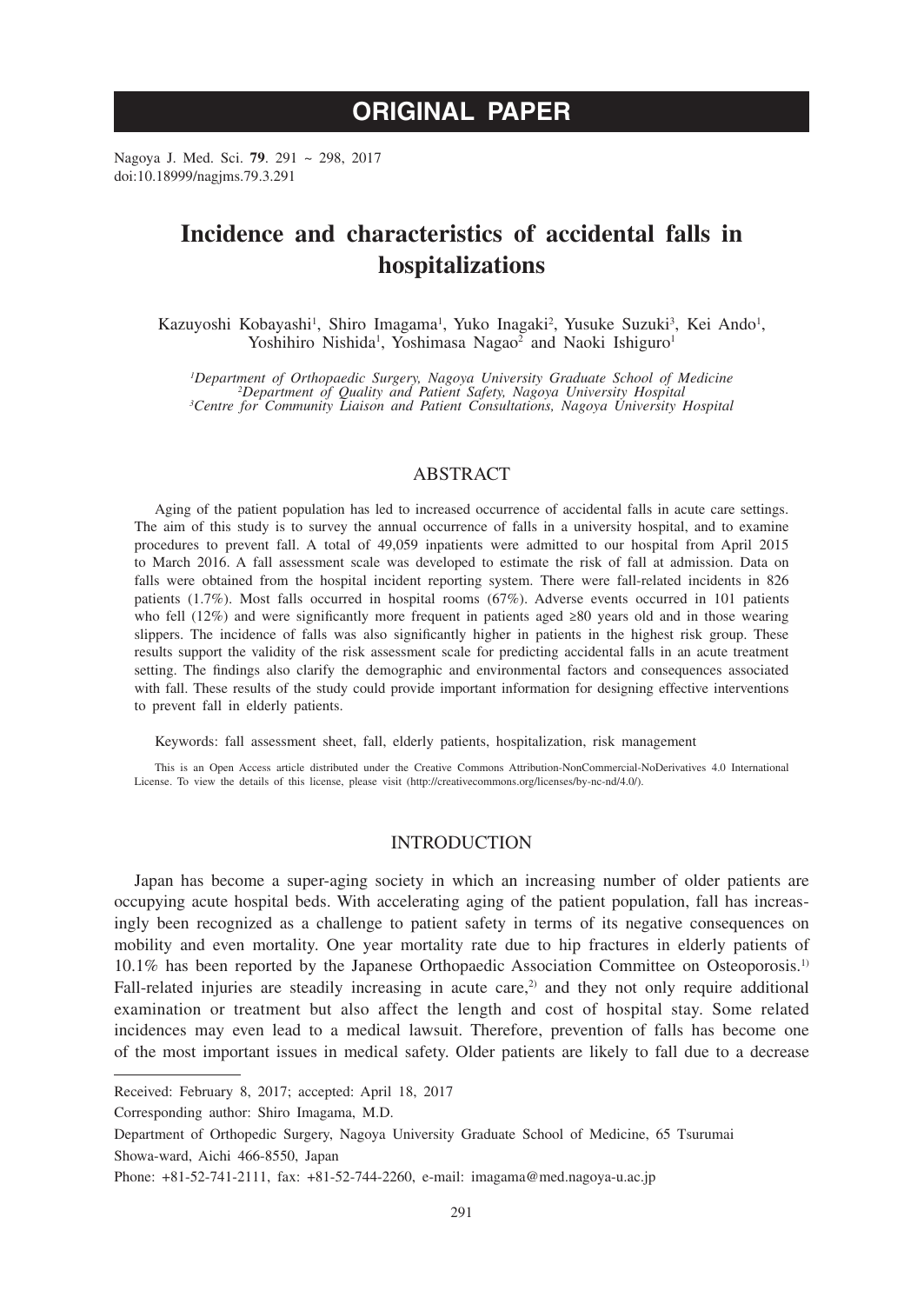in balance, loss of skeletal muscles, as well as many other physical dysfunctions associated with aging. Chronic medical conditions such as diabetes and hypertension are also risk factors of falls and subsequent fractures.<sup>3-5)</sup>

In our hospital, we have founded a fall-prevention working group composed of 10 members, including doctors, nurses, and physiotherapists. The mission of the working group is to improve medical quality and safety management through the prevention of falls, which includes the accurate identifications and analyses of fall cases, and the development of education and training programs for hospital staffs. The purpose of this study is to investigate the occurrence of falls in all wards of our hospital in the past year, and to examine procedures to prevent falls.

## MATERIALS AND METHODS

A total of 49,059 inpatients admitted to our hospital from April 2015 to March 2016 were subjected to analysis. Data were obtained prospectively from the hospital incident / accident reporting system. A fall was defined as an involuntary change of posture whereby a patient ended up lying on the floor. All patients who had a fall were subsequently followed up until discharge.

For the assessment of fall risk, we used a fall risk score that was originally developed by the working group. This score was evaluated routinely on admission, in each week of hospitalization, at the time of a fall, and as the medical condition changed. The degree of fall risk was determined using a fall assessment score sheet comprising 33 risk items including age, history of falls, activities of daily living, and cognition (Table 1). The sum of the risk items served as the risk score. Patients were classified into three groups: Grade 1 (low risk), Grade 2 (moderate risk), and Grade 3 (high risk), based on risk scores of 0–5, 6–15, and ≥16 and including at least one item in each category, respectively. Demographic data (incidence of fall, sex, and age), fall risk score, time of occurrence, location of occurrence, number of falls, footwear, and adverse events (an injury due to fall that required treatment) were collected.

| Assessment                   | Yes | N <sub>0</sub>    |
|------------------------------|-----|-------------------|
| Past history                 |     |                   |
| History of fall              | 1   | $\Omega$          |
| History of syncope           | 1   | $\mathbf{\Omega}$ |
| History of convulsions       | 1   | 0                 |
| Impairment                   |     |                   |
| Visual impairment            | 1   | 0                 |
| Hearing impairment           | 1   | $\mathbf{\Omega}$ |
| Vertigo                      | 1   | $\mathbf{\Omega}$ |
| Mobility                     |     |                   |
| Wheelchair                   | 1   | 0                 |
| Cane                         | 1   | $\mathbf{\Omega}$ |
| Walker                       |     | $\mathbf{\Omega}$ |
| Need assistance              | 1   | 0                 |
| Cognition                    |     |                   |
| Disturbance of consciousness |     |                   |

**Table 1** Assessment score sheet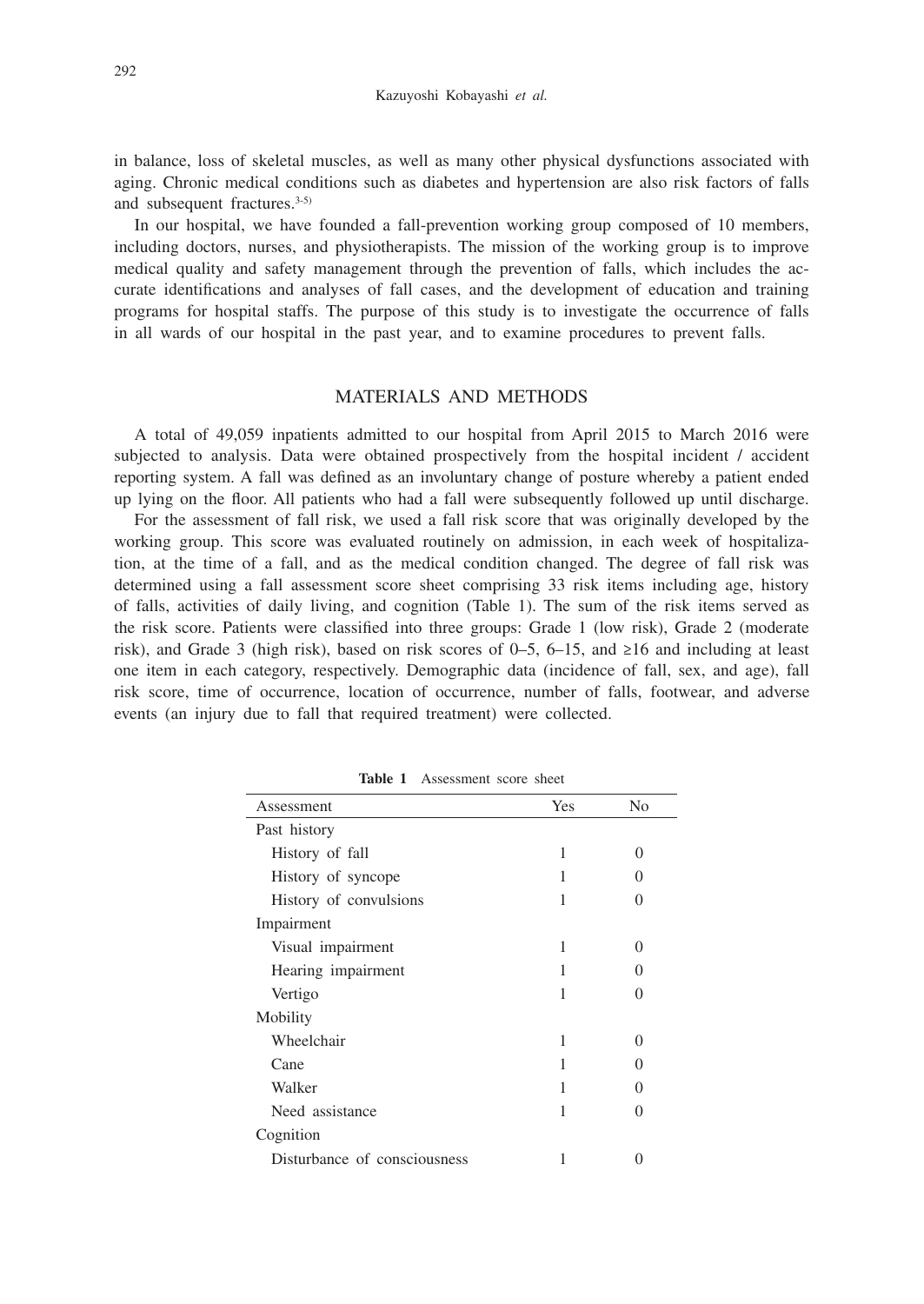| Restlessness                  | 1 | $\theta$     |
|-------------------------------|---|--------------|
| Memory disturbance            | 1 | 0            |
| Decreased judgment            | 1 | 0            |
| Dysuria                       |   |              |
| Incontinence                  | 1 | $\mathbf{0}$ |
| Frequent urination            | 1 | 0            |
| Need helper                   | 1 | $\mathbf{0}$ |
| Go to bathroom often at night | 1 | $\mathbf{0}$ |
| Difficult to reach the toilet | 1 | 0            |
| Drug use                      |   |              |
| Sleeping pills                | 1 | $\mathbf{0}$ |
| Psychotropic drugs            | 1 | 0            |
| Morphine                      | 1 | 0            |
| Painkiller                    | 1 | 0            |
| Antiparkinson drug            | 1 | 0            |
| Antihypertensive medication   | 1 | 0            |
| Anti-cancer agents            | 1 | 0            |
| Laxatives                     | 1 | $\Omega$     |
| Dysfunction                   |   |              |
| Muscle weakness               | 1 | $\Omega$     |
| Paralysis, numbness           | 1 | $\Omega$     |
| <b>Dizziness</b>              | 1 | $\mathbf{0}$ |
| Bone malformation             | 1 | $\mathbf{0}$ |
| Rigidity                      | 1 | $\mathbf{0}$ |
| Brachybasia                   | 1 | $\theta$     |

Patients were classified into three groups: Grade 1 (low risk), Grade 2 (moderate risk), and Grade 3 (high risk) based on total scores of 0–5, 6–15, and ≥16 and including at least one item in each category, respectively.

The protocol of this study was approved by the Ethics Committee of the Nagoya University Graduate School of Medicine.

## STATISTICAL ANALYSIS

The differences between two groups were analyzed by Mann-Whitney U test or Student t-test, and those among three groups were analyzed by Kruskal-Wallis test. A multivariate logistic regression model was constructed using variables with P<0.05. Multivariate odds ratios (ORs) are reported with 95% confidence intervals (CIs). All statistical analyses were conducted using SPSS ver. 23 for Windows (IBM Inc., Chicago, IL). A p value  $< 0.05$  was considered to show statistical significance in all analyses.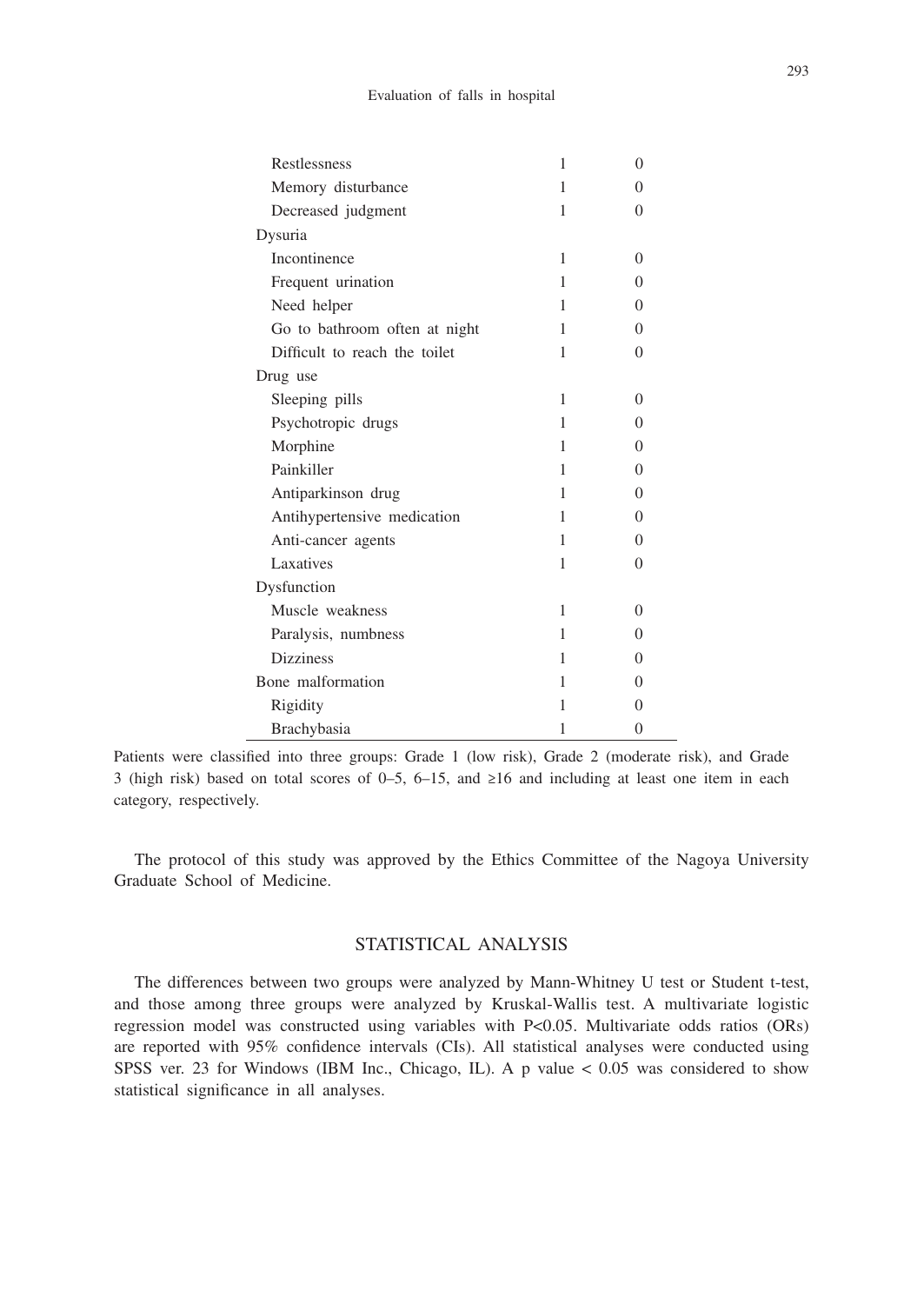#### RESULT

Patient demographics are shown in Table 2. Falls were reported in 826 patients (454 males, 372 females) among 49,059 admissions, giving a fall rate of 1.7%. Many of falls involved patients in their 70s, followed by 60s and 80s (Figure 1). Falls were most commonly observed between 4:00 AM and 7:00 AM. Among those who fell, most patients (45%) were classified in Grade 3 based on the fall risk score using the assessment score sheet (Table 2) In terms of medical conditions, falls occurred most frequently in patients with neurological disease, followed by gastroenterological disease and pediatric disease. Regarding the location, the majority of falls occurred in patients' rooms (67%). A total of 184 patients had two falls, and 60 had three or more falls (Table 2). Multiple fallers (at least twice) had a significantly higher rate of adverse events (Table 3). Adverse events occurred in 101 patients, including falls requiring wound suture in 92 patients, fracture in seven patients, and brain hemorrhage in two patients respectively (Table 3). Adverse events due to falls, relative to non-adverse events, occurred significantly more frequently in patients over 80 years of age, and in patients wearing slippers among all footwears (p<0.01) (Table 3). The incidence of falls was significantly higher in patients in Grade 3 based on the fall risk score  $(p<0.05)$  (Table 4). In multivariate logistic regression using risk factors, age over 80 (OR 1.65, 95%CI 1.03–2.64; p=0.039) and wearing slippers (OR 1.72, 95%CI 1.05–2.83; p=0.033) were significantly associated with adverse events (Table 5).

| Variable            | $n = 826$   |
|---------------------|-------------|
| Age $(SD)$          | 58.1 (23.5) |
| Sex (M/F)           | 454 /372    |
| Primary disease     |             |
| Neurological        | 214 (26%)   |
| Gastroenterological | 145 (18%)   |
| Pediatrics          | 57 (7%)     |
| Respiratory         | 51 (6%)     |
| Cardiac             | 41 (5%)     |
| Otolaryngology      | 40 $(5%)$   |
| Orthopaedics        | 33 (4%)     |
| Others              | 245 (30%)   |
| Fall risk score     |             |
| Grade 1             | 105(13%)    |
| Grade 2             | 348 (42%)   |
| Grade 3             | 373 (45%)   |
| Location            |             |
| Hospital room       | 553 (67%)   |
| Corridor            | 107(13%)    |
| Restroom            | 58 (7%)     |
| Bathroom            | 25 (3%)     |
| Rehabilitation ward | 16 $(2\%)$  |
| Others              | 67 (8%)     |

**Table 2** Demographic and characteristics of cases of fall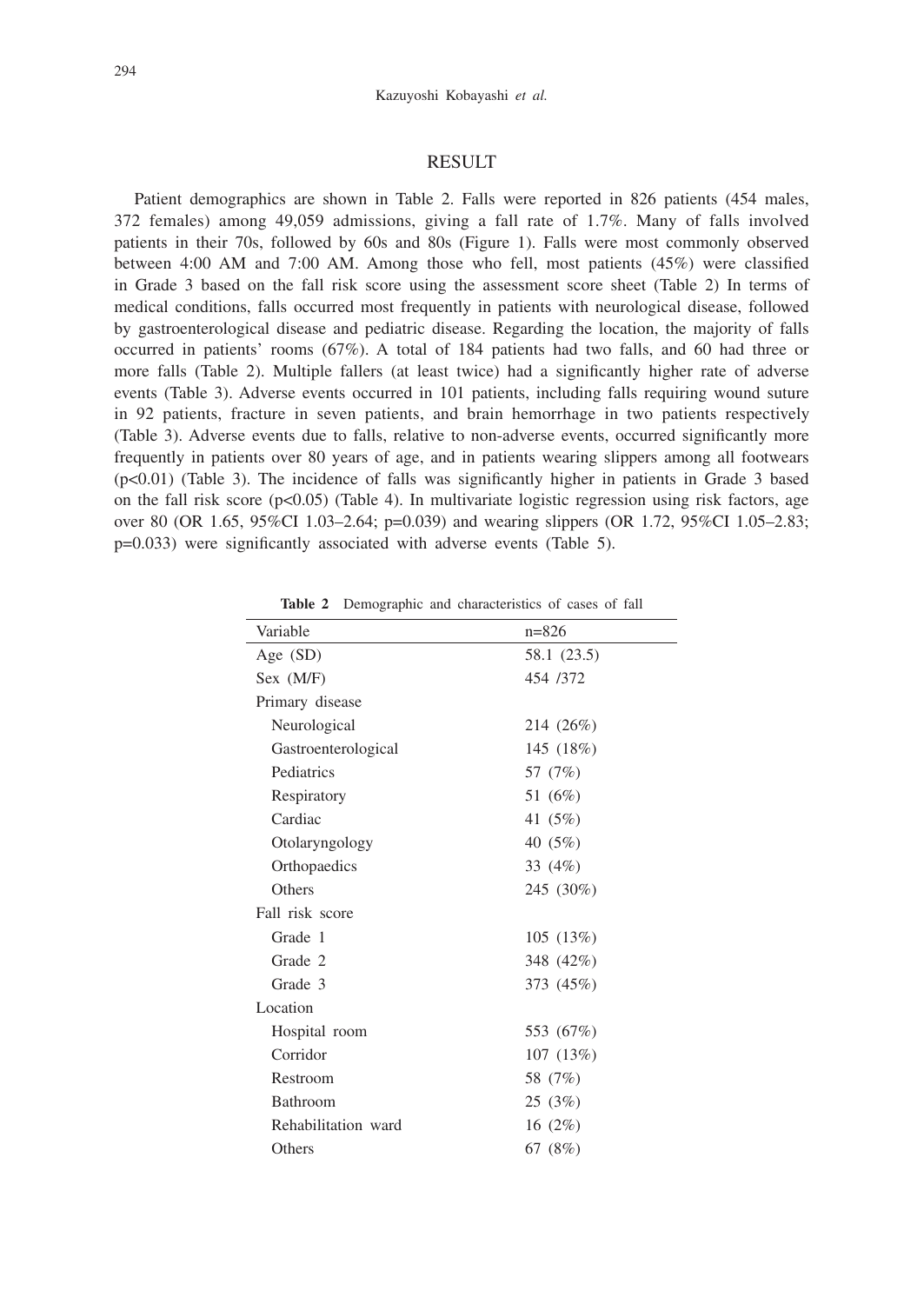| Number of falls     |                             |
|---------------------|-----------------------------|
| Once                | 582 (83%)                   |
| Twice               | 184 (22%)                   |
| three or more times | 60 (7%)                     |
| Details             |                             |
| Non-adverse event   | 725 (88%)                   |
| Adverse event       | 101(12%)                    |
| Suture wound        | 92                          |
| <b>Fractures</b>    | 7                           |
| Brain hemorrhage    | $\mathcal{D}_{\mathcal{L}}$ |
|                     |                             |

| Variable             | Adverse event | Non-adverse event | $\boldsymbol{p}$ |
|----------------------|---------------|-------------------|------------------|
|                      | $(n=101)$     | $(n=725)$         |                  |
| Demographic          |               |                   |                  |
| Over 80 years of age | 32 (19%)      | 136 (81%)         | < 0.01           |
| Female               | 42 (11%)      | 330 (89%)         | n.s.             |
| Psychotropic agent   | 3(9%)         | 32 (91%)          | n.s.             |
| Fall risk score      |               |                   |                  |
| Grade 1              | 13 $(12\%)$   | 92 (88%)          | n.s.             |
| Grade 2              | 46 (13%)      | 302 (87%)         | n.s.             |
| Grade 3              | 42 (11%)      | 331 (89%)         | n.s.             |
| Location             |               |                   |                  |
| Hospital room        | 67 $(12%)$    | 486 (88%)         | n.s.             |
| Corridor             | 13 $(12\%)$   | 94 (88%)          | n.s.             |
| Restroom             | 7(12%)        | 51 (88%)          | n.s.             |
| Bathroom             | 5 $(20\%)$    | $20(80\%)$        | n.s.             |
| Rehabilitation ward  | 3(19%)        | 13 (81%)          | n.s.             |
| Others               | 9(13%)        | 58 (87%)          | n.s.             |
| Number of falls      |               |                   |                  |
| Once                 | 55 (9%)       | 527 (92%)         | n.s.             |
| Twice                | 32 $(17%)$    | 152 (83%)         | 0.02             |
| Three or more times  | 14 $(23%)$    | 46 (77%)          | < 0.01           |
| Footwear             |               |                   |                  |
| <b>Shoes</b>         | 47 (11%)      | 374 (89%)         | n.s.             |
| <b>Slippers</b>      | 25(19%)       | 108 $(81\%)$      | < 0.01           |
| Others               | 29 (11%)      | 243 (89%)         | n.s.             |

**Table 3** Comparison of adverse events and non-adverse events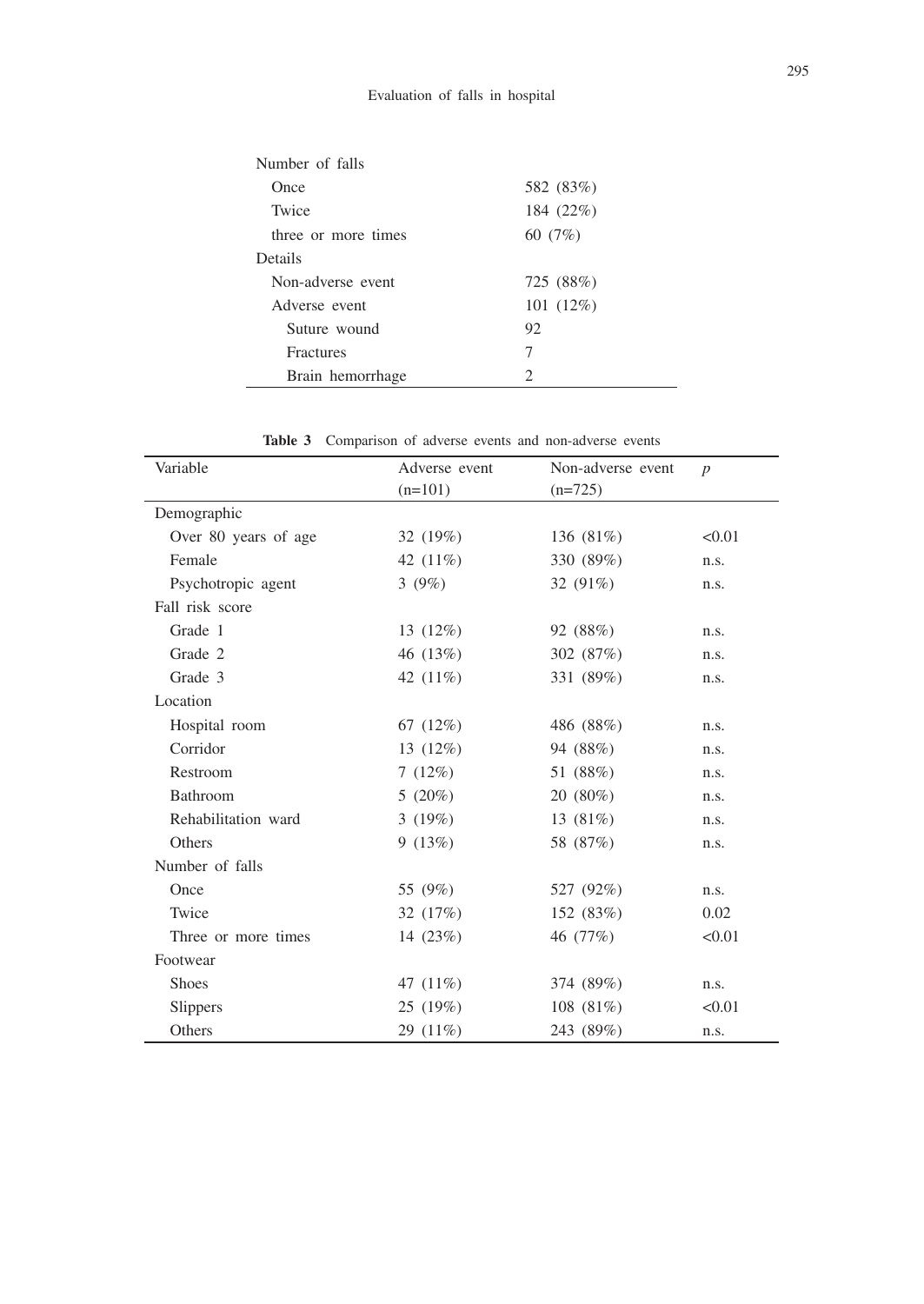|                          | Fall risk score |         |           |
|--------------------------|-----------------|---------|-----------|
|                          | Grade 1         | Grade 2 | Grade 3   |
| Number of falls (n)      | 105             | 348     | 373       |
| Number of inpatients (n) | 23,332          | 20,833  | 4,894     |
| Incidence of fall        | $0.5\%$         | 17%     | $7.6\% *$ |

**Table 4** Relationship between fall risk score and incidence of fall.

\*p<0.05 by Kruskal-Wallis test

Table 5 Risk factors for adverse events in a multivariate logistic model

| Characteristic    | Odds Ratio | 95% CI        |       |
|-------------------|------------|---------------|-------|
| Age over 80 years | 1.65       | $1.03 - 2.64$ | 0.039 |
| Number of falls   |            |               |       |
| $2 \geq$ times    | 1.18       | $0.68 - 1.82$ | 0.654 |
| $3 \geq$ times    | 1.78       | $1.04 - 3.08$ | 0.036 |
| Wearing slippers  | 1.72       | $1.05 - 2.83$ | 0.033 |
|                   |            |               |       |

95% CI: 95% confidence intervals



## DISCUSSION

In our hospital, a clinical error or adverse event is submitted as an incident or accident report, regardless of whether it results in harm to a patient or not. A web-based reporting system is used to maintain anonymity and produce a blame-free system. Although there may be unreported incidents and the actual number of falls might be more than the number of reports, this approach facilitates easy access for reporting, a shorter data entry time, better legibility of reports, and immediate information sharing among hospital staff. All reports are submitted to the patient safety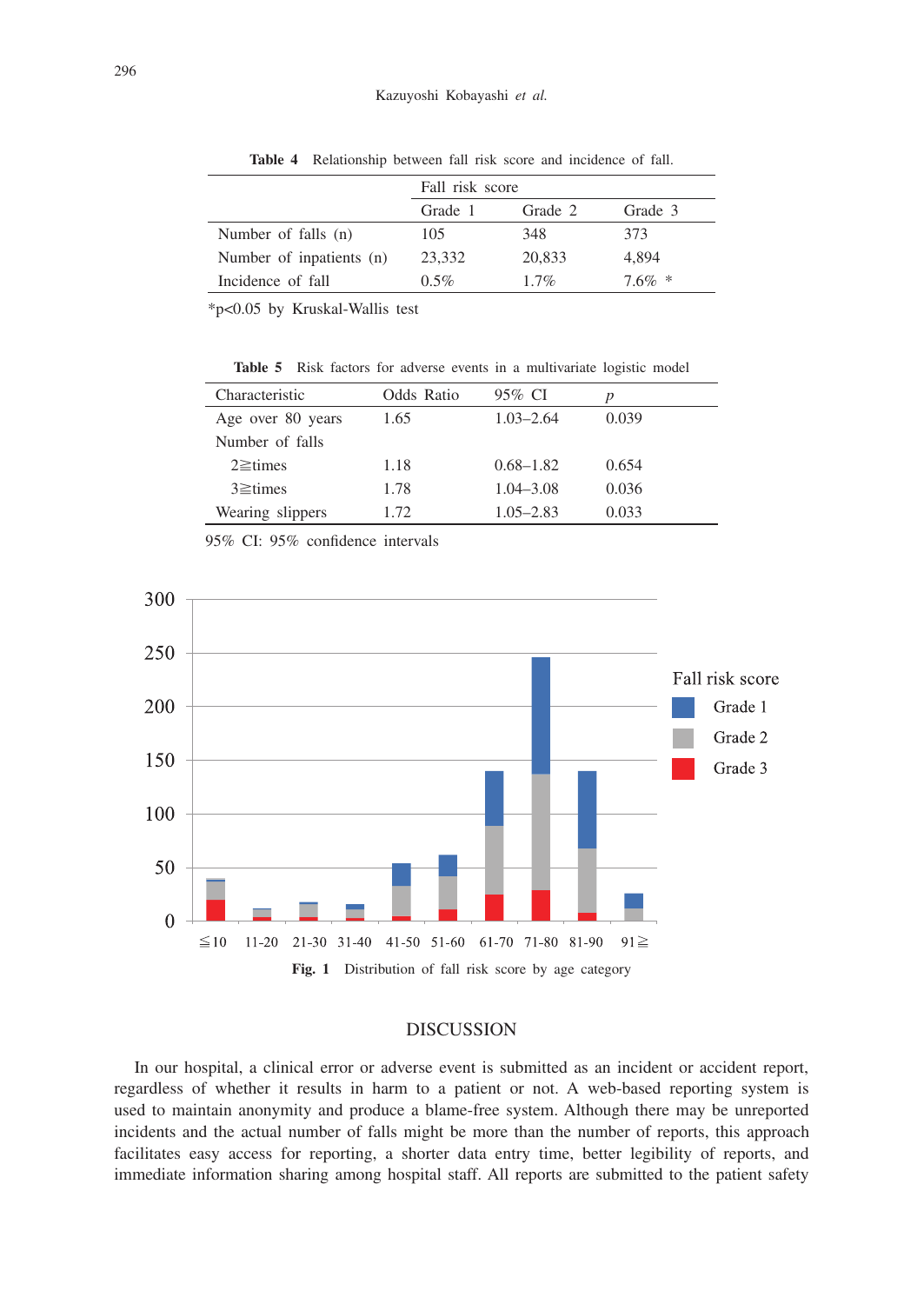management office for analysis, and these reports lead to measures for future improvements.

Accidental fall is a common health problem in older adults,<sup>2,6)</sup> and the incidence of falls increases with age.<sup>4,7)</sup> Injuries occur in approximately half of falls and  $10\%$  lead to serious injuries such as fracture, head injuries or injuries to the joint.<sup>8)</sup> In hospital, falls are mostly reported as common adverse events accounting for  $20-30\%$  of all incident reports.<sup>9)</sup> The subsequent need for longer hospitalization is a cost burden to society.4,5,10) In our series, age over 80 was significantly associated with adverse events. All of these reasons indicate the need to prevent older people from falling.

At the time of admission of the patients in this study, our hospital working group had already introduced several measures for fall prevention, such as frequent evaluation using the fall assessment score sheet and raising awareness of fall risk for the patient and their family. Using a mattress laid on the floor to reduce the chance of injury when a fall occurs in patients at high risk, and careful review of medications such as hypnotics and psychotropic drugs were also performed. Patients considered to be at high risk of falls were usually placed in a room near the nurses' station with a sensor at the bedside. Regarding the time of occurrence of falls, our results are consistent with a previous report showing that falls occur most commonly during night hours in patients more than 70 years of age.3) Various factors may be involved in the higher incidence of falls observed in older patients. The reduced number of ward staff at night may lower vigilance over high risk patients. Lights in patients' rooms are normally switched off at night and this may restrict the vision of patients when they get up to use the toilet. In particular, older patients have generally higher rates of use of hypnotic agents, which can further elevate the risk of falls.

In our prospective observation based on incident reports, we confirmed a higher incidence of falls in those classified in the highest risk category (Grade 3). We believe that the results demonstrated the utility of the fall assessment sheet used in our acute settings. However, some "false negative" patients, who were categorized as having lower risk (Grade 1) but eventually fell, were included in the current assessment. Therefore, further optimization of the current assessment may be desired. The rate of adverse events caused by falls was 12%, which is similar to that in previous reports.11) Education of patients and ward staffs as a part of routine clinical practice may reduce the incidence of falls and related injuries, thus should be incorporated into conventional fall prevention programs.<sup>9)</sup>

The present results confirm the utility of the assessment scale in screening patients at potential risk of falls. We are now introducing a system to identify patients at higher risk of falls using a wristband with a color identification that can easily be recognized by all medical staffs at the time of contact with patients. In addition, in our series, wearing slippers was significantly associated with adverse events. Slippers are not recommended as footwear due to their loose fit while walking, and shoes with an appropriate fit to the feet, such as athletic shoes and rehabilitation shoes, are recommended on admission. We plan to evaluate the preventive effects of these interventions in a future study.

In summary, the results of this study indicated that incident falls occurred in 1.7% of all hospitalized patients during a one-year period, and adverse events occurred in 12% of the fall cases. Development of a program for fall prevention based on optimal screening of high risk patients and examination of its validity for reducing the incidence of falls and related negative consequences are subjects for future research.